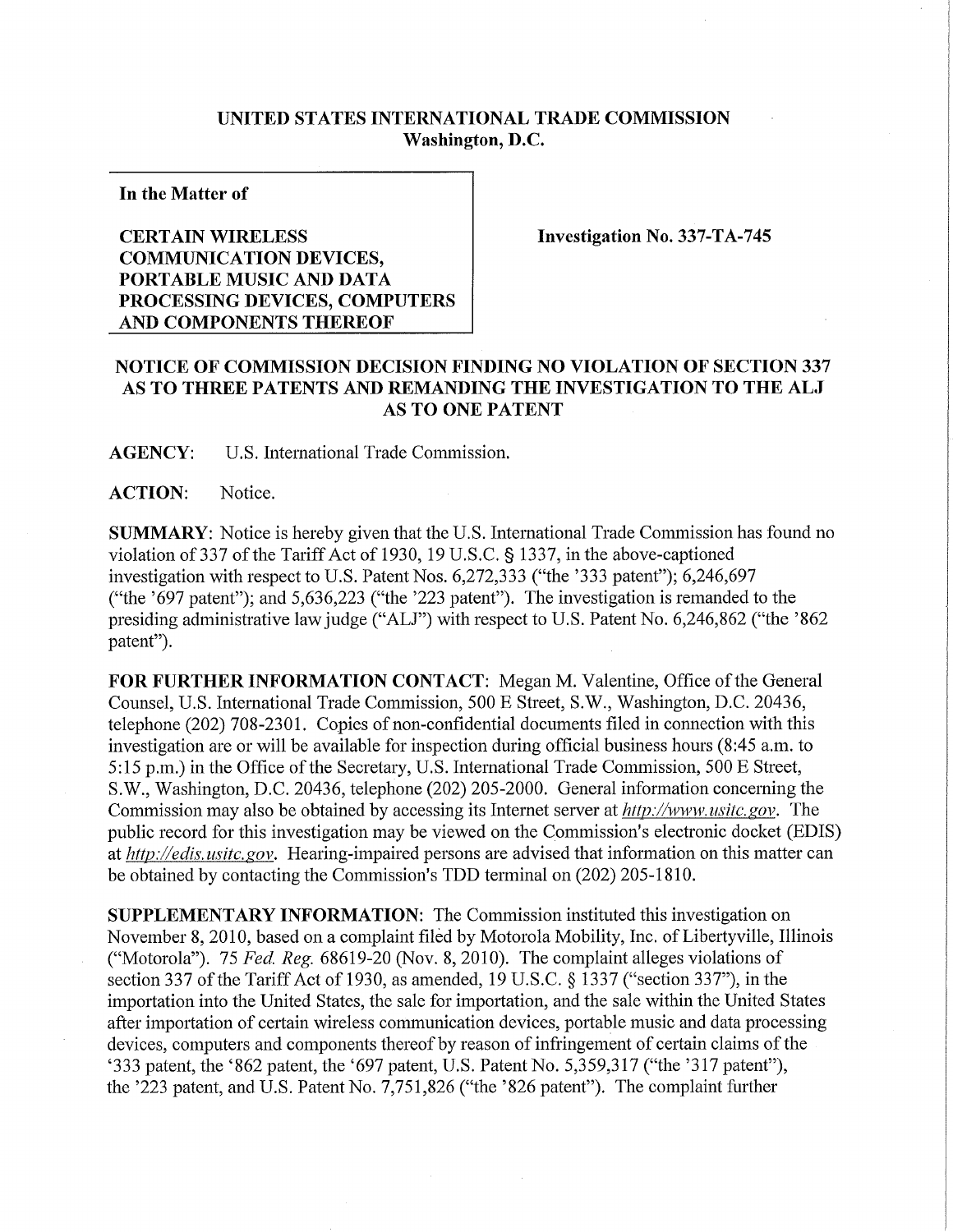alleges the existence of a domestic industry. The Commission's notice of investigation named Apple Inc. of Cupertino, California ("Apple") as respondent. The Office of Unfair Import Investigation ("OUII") was named as a participating party, however, on July 29, 2011, OUII withdrew from further participation in the investigation. See Commission Investigative Staff's Notice of Nonparticipation (July 29, 2011). The Commission later partially terminated the investigation as to the '317 patent and the '826 patent. Notice (June 28, 2011); Notice (Jan 27, 2012).

On April 24, 2012, the ALJ issued his final ID, finding a violation of section 337 as to the '697 patent and finding no violation as to the '223, '333, and '697 patents. On May 9, 2012, the ALJ issued his recommended determination on remedy and bonding. In his final ID, the ALJ found that the products accused of infringing the '697 patent literally infringe claims 1-4 of that patent, and that Apple induces others to infringe the asserted claims of the '697 patent. The ALJ also found that the asserted claims of the '697 patent are not invalid as anticipated under 35 U.S.C. § 102, as obvious under 35 U.S.C. § 103, or for failure to satisfy the written description requirement or the best mode requirement of 35 U.S.C. § 112. The ALJ also found that the '697 patent is not unenforceable for unclean hands. The ALJ further found that Motorola has satisfied the domestic industry requirement for the '697 patent. The ALJ found that the products accused of infringing the '223 patent literally infringe the asserted claim of that patent and that Apple induces others to infringe the claim 1 of the '223 patent. The ALJ further found, however, that the asserted claim of the '223 patent is invalid as anticipated under 35 U.S.C. § 102. The ALJ also found that Motorola has satisfied the domestic industry requirement for the '223 patent. The ALJ found that the products accused of infringing the '333 patent do not literally infringe claim 12 of that patent. The ALJ also found that the asserted claim of the '333 patent is not invalid as anticipated under 35 U.S.C. § 102 or for obviousness under 35 U.S.C. § 103. The ALJ further found that Motorola has not satisfied the domestic industry requirement for the '333 patent. The ALJ found that claim 1 of the '862 patent is invalid as indefinite under 35 U.S.C. § 112, ¶ 2 and, therefore, that the products accused of infringing the '862 patent do not literally infringe the asserted claim of that patent and that Motorola has not satisfied the domestic industry requirement for the '862 patent.

On May 7, 2012, Motorola filed a joint petition for review and contingent petition for review of certain aspects of the final ID's findings concerning claim construction, infringement, validity, and domestic industry. Also on May 7, 2012, Apple filed a joint petition for review and contingent petition for review of certain aspects of the final ID's findings concerning claim construction, infringement, validity, and patent unenforceability. On May 15, 2012, Motorola filed a response to Apple's petition. Also on May 15, 2012, Apple filed a response to Motorola's petition.

On June 6, 2012, Apple filed a post-RD statement on the public interest pursuant to Commission Rule 201.50(a)(4). Also on June 6, 2012, several non-parties filed public interest statements in response to the post-RD Commission Notice issued on May 15, 2012. *See 11 Fed. Reg.* 28621-22 (May 15, 2012). The non-parties include: Federal Trade Commission; Business Software Alliance; Association for Competitive Technology; Retail Industry Leaders Association; Verizon; Nokia Corporation; Hewlett-Packard Company; and Microsoft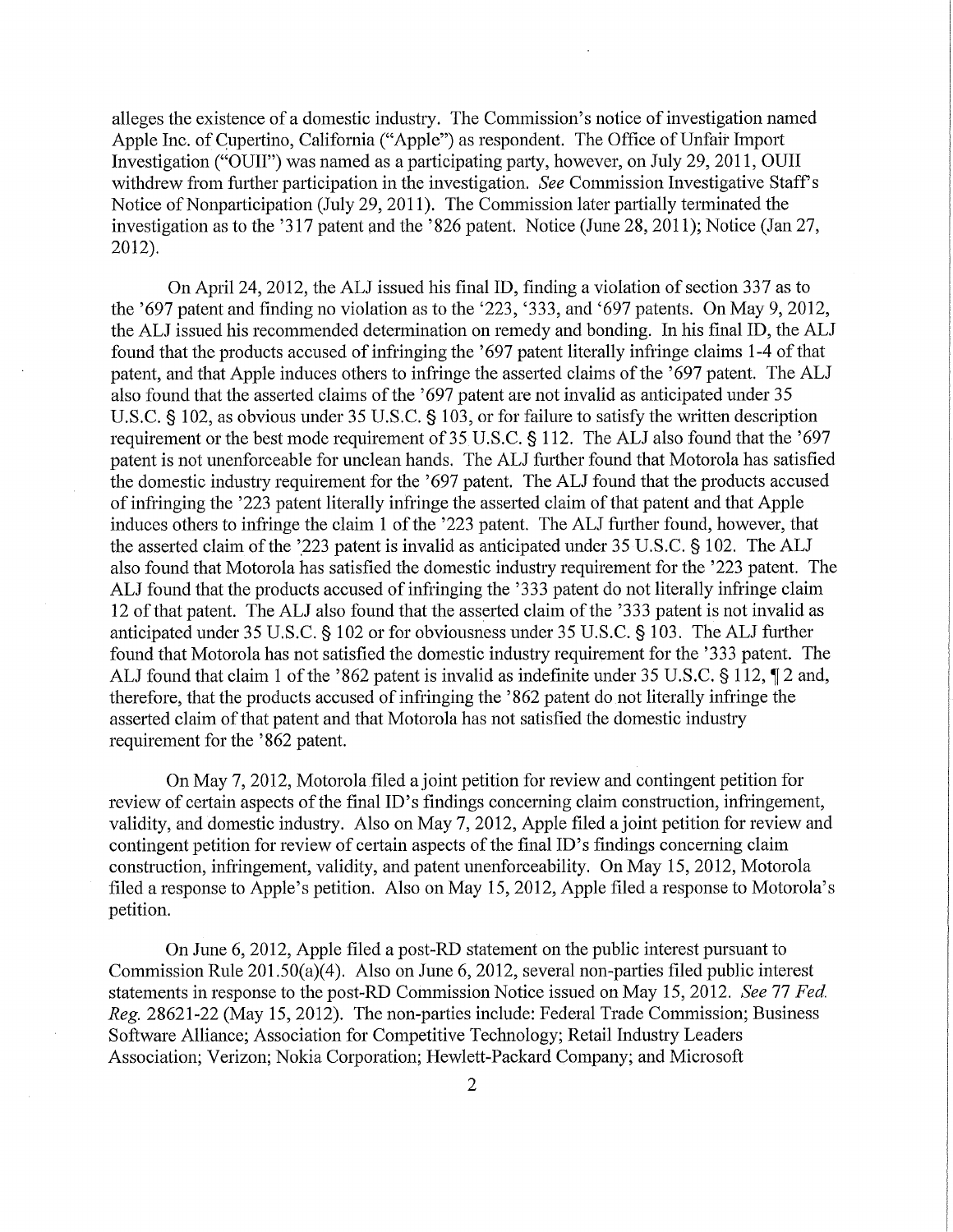## Corporation.

On June 25, 2012, the Commission determined to review the final ID in part and requested briefing on the issues it determined to review, remedy, the public interest, and bonding. 77 *Fed. Reg.* 38826-29 (June 29, 2012). Specifically, with respect to the '223 patent the Commission determined to review the ID's construction of the limitation "access priority value" in claim 1. The Commission also determined to review the ID with respect to the validity of claim 1 ofthe '223 patent under 35 U.S.C. § 102 in light of U.S. Patent No. 5,453,987 to Tran ("Tran '987) and U.S. Patent No. 5,657,317 to Mahany et al ("Mahany '317") and under 35 U.S.C. § 103 in light of Tran '987 in combination with Mahany '317. The Commission further determined to review the ID's finding that the 802.11n standard necessarily practices claim 1 of the '223 patent, and thus, the ID's findings concerning infringement and the technical prong of the domestic industry requirement with respect to the '223 patent.

With respect to the '697 patent, the Commission determined to review the ID's construction of the limitation "selecting a chip time in a complex PN [pseudonoise] sequence generator" in claim 1. The Commission also determined to review the ID's construction of the limitation "restricting a phase difference between a previous complex PN chip and a next complex PN chip to a preselected phase angle." The Commission further determined to review the ID's findings with respect to the validity of claims 1-4 of the '697 patent under 35 U.S.C. § 102 in light of prior art  $\pi/2$ -shift BPSK modulation and under 35 U.S.C. § 103 in light of the combination of prior art QPSK and  $\pi/2$ -shift BPSK modulation schemes. The Commission also determined to review the ID's finding of direct and induced infringement with respect to the '697 patent. The Commission further determined to review the ID's finding that Motorola has satisfied the technical prong of the domestic industry requirement for the '697 patent.

With respect to the '862 patent, the Commission determined to review the ID's construction of the limitation "close proximity to a user" in claim 1 and his finding that claim 1 is indefinite.

With respect to the '333 patent, the Commission determined to review the ID's construction of the limitation "a list of all software applications that are currently accessible to the subscriber unit" in claim 12. The Commission further determined to review the ALJ's finding that claim 12 is not invalid under 35 U.S.C. § 102 in light of U.S. Patent Nos. 5,502,831 to Grube et al. ("Grube '831"), 6,008,737 to DeLuca et al. ("DeLuca '797"), or 5,612,682 to DeLuca et al. ("DeLuca '682"), or under 35 U.S.C. § 103 in view of Grube '831 combined with DeLuca '682. The Commission also determined to review the ALJ's finding of non-infringement of claim 12. The Commission further determined to review the ID's finding that Motorola's domestic industry product does not practice claim 12 of the '333 patent.

With respect to whether Motorola has satisfied the economic prong of the domestic industry requirement, the Commission determined to review the ID's finding that Motorola has not satisfied the economic prong as to the '333 patent under section 337(a)(3)(C) by its investments in licensing. The Commission also determined to review in part the ID's finding that Motorola has satisfied the economic prong with respect to the '223 and '697 patents under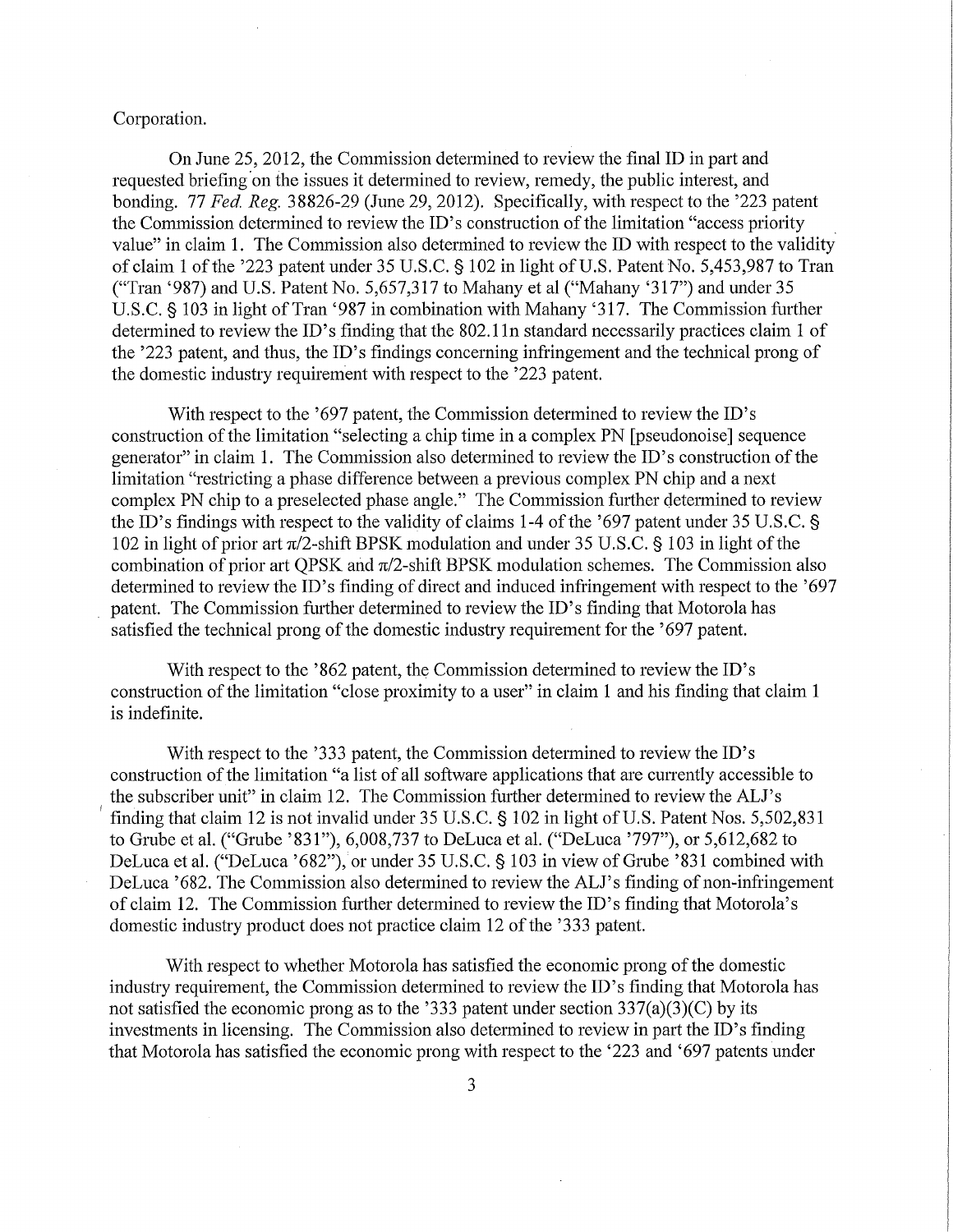section  $337(a)(3)(A)$  and (B). The Commission determined not to review the remaining issues decided in the ID.

On July 9, 2012, the Motorola and Apple filed initial written submissions regarding the issues on review, remedy, the public interest, and bonding. On July 16, 2012, the parties filed response submissions. Also on July 9, 2012, several non-parties filed submissions concerning the public interest. On July 16, 2012, several non-parties filed response submissions.

Having examined the record of this investigation, including the ALJ's final ID and the parties' submissions, the Commission has determined to affirm the final ID's finding of no violation as to the '223 and '333 patents and to reverse the finding of violation as to the '697 patent. The Commission has also determined remand the investigation to the ALJ with respect to the '862 patent.

Specifically, the Commission has determined to affirm the ID's finding of no violation with respect to the '223 patent with modifications. In particular, the Commission has determined to modify the ID's claim construction of the claim limitation "access priority value" in claim 1 to mean "a value based on information available to the terminal, or based on information available to the terminal and information received from the infrastructure, used to determine relative priority among multiple terminals for access to a data communications system." The Commission has determined to affirm the ID's finding that claim 1 of the '223 patent is anticipated by Mahany '317 and Tran '987. The Commission also finds that claim 1 of the '223 patent is obvious in light of Tran '987 in combination with Mahany '317. The Commission has determined to reverse the ID's finding that products compliant with the 802.11n standard necessarily practice claim 1 of the '223 patent. The Commission, therefore, finds that the accused products do not infringe claim 1 of the '233 patent and that Motorola has not satisfied the technical prong of the domestic industry requirement with respect to the '223 patent.

With respect to the '697 patent, the Commission has determined to reverse the ID's finding of violation of section 337. In particular, the Commission has determined to affirm, with modified reasoning, the ID's construction of the limitation "selecting every chip time" of claim 1 of the '697 patent. The Commission also finds that the limitation "restricting a phase difference between a previous complex PN chip and a next complex PN chip to a preselected phase angle" in claim 1 means "at the selected chip time, the next complex PN chip is limited to a predetermined phase transition," with the understanding that the phrase "preselected phase angle" requires a single unique angle with a predetermined direction and magnitude at a particular "selected chip time," but that the phase transition need not be the same at every chip time. The Commission further finds that claim 1 is limited to  $\pi/2$  BPSK modulation "at selected chip times," and thus, that the claimed "phase difference" must be ±90° "at selected chip times." The Commission affirms the ID's finding that claims 1-4 of the '697 patent are not anticipated by prior art  $\pi/2$ -shift BPSK modulation. The Commission also affirms the ID's finding that claims 1-4 are not obviousness in light of the combination of prior art QPSK and  $\pi/2$ -shift BPSK modulation schemes. The Commission reverses the ID's finding that generation of the complexvalued long scrambling sequence, Ciong**,n** used to scramble PRACH messages in the scheme defined by the 3GPP-UMTS standard necessarily practices the method claims 1-4 of the '697